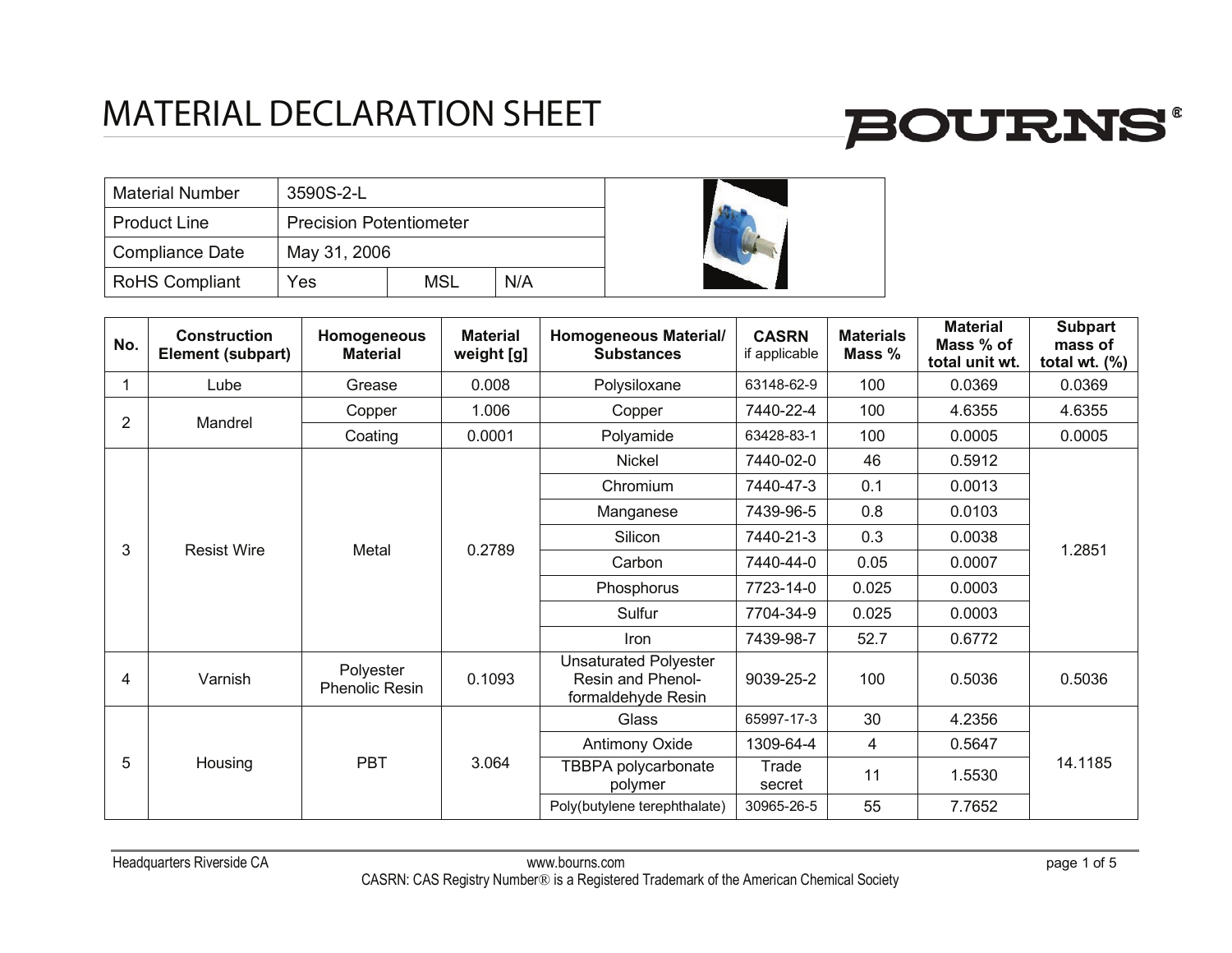

|                |              | Copper                | 0.1206 | Copper                                                                                   | 7440-50-8       | 97.47                   | 0.5416 |        |
|----------------|--------------|-----------------------|--------|------------------------------------------------------------------------------------------|-----------------|-------------------------|--------|--------|
|                |              |                       |        | <b>Zinc</b>                                                                              | 7440-66-6       | 0.1                     | 0.0006 |        |
|                |              |                       |        | Phosphorus                                                                               | 7723-14-0       | 0.03                    | 0.0002 | 0.5557 |
|                |              |                       |        | <b>Iron</b>                                                                              | 7439-98-7       | 2.4                     | 0.0133 |        |
| 6              | Terminal X 2 | <b>Under Plating</b>  | 0.0024 | Copper                                                                                   | 7440-22-4       | 100                     | 0.0111 | 0.0111 |
|                |              | <b>Finish Plating</b> | 0.0061 | Tin                                                                                      | 7440-31-5       | 100                     | 0.0281 | 0.0281 |
|                |              |                       |        | Silver                                                                                   | 7440-22-4       | 56                      | 0.0034 |        |
|                |              |                       |        | Copper                                                                                   | 7440-50-8       | 22                      | 0.0013 | 0.0060 |
|                |              | Inlay                 | 0.0013 | Zinc                                                                                     | 7440-66-6       | 17                      | 0.0010 |        |
|                |              |                       |        | Tin                                                                                      | 7440-31-5       | 5                       | 0.0003 |        |
|                |              | <b>PBT</b><br>Cover   |        | Glass                                                                                    | 65997-17-3      | 30                      | 1.9194 |        |
|                |              |                       |        | <b>Antimony Oxide</b>                                                                    | 1309-64-4       | $\overline{\mathbf{4}}$ | 0.2559 | 6.3980 |
| $\overline{7}$ |              |                       | 1.3885 | TBBPA polycarbonate<br>polymer                                                           | Trade<br>secret | 11                      | 0.7038 |        |
|                |              |                       |        | Poly(butylene terephthalate)                                                             | 30965-26-5      | 55                      | 3.5189 |        |
|                | Lube         | Grease                | 0.008  | Decanoic acid, mixed esters<br>with heptanoic acid, octanoic<br>acid, trimethylolpropane | 68130-53-0      | 55.4                    | 0.0205 |        |
| 8              |              |                       |        | Lithium 12-<br>hydroxystearate                                                           | 7620-77-1       | 5.7                     | 0.0021 | 0.0369 |
|                |              |                       |        | Isohexadecyl-<br>isooctadecanoate                                                        | 52006-45-8      | 33.7                    | 0.0124 |        |
|                |              |                       |        | Polyisobutylene                                                                          | 9003-27-4       | 5.2                     | 0.0019 |        |
| 9              | Lube         | 0.008<br>Grease       |        | 1-Decene, tetramer,<br>mixed with 1-decene<br>trimer, hydrogenated                       | 68649-12-7      | 58.8                    | 0.0217 |        |
|                |              |                       |        | 1-Propene, polymer with<br>ethene                                                        | 9010-79-1       | 30.8                    | 0.0114 | 0.0369 |
|                |              |                       |        | Silica, amorphous fumed                                                                  | 112945-52-5     | 5.4                     | 0.0020 |        |
|                |              |                       |        | Ethene, tetrafluoro-,<br>homopolymer                                                     | 9002-84-0       | 5                       | 0.0018 |        |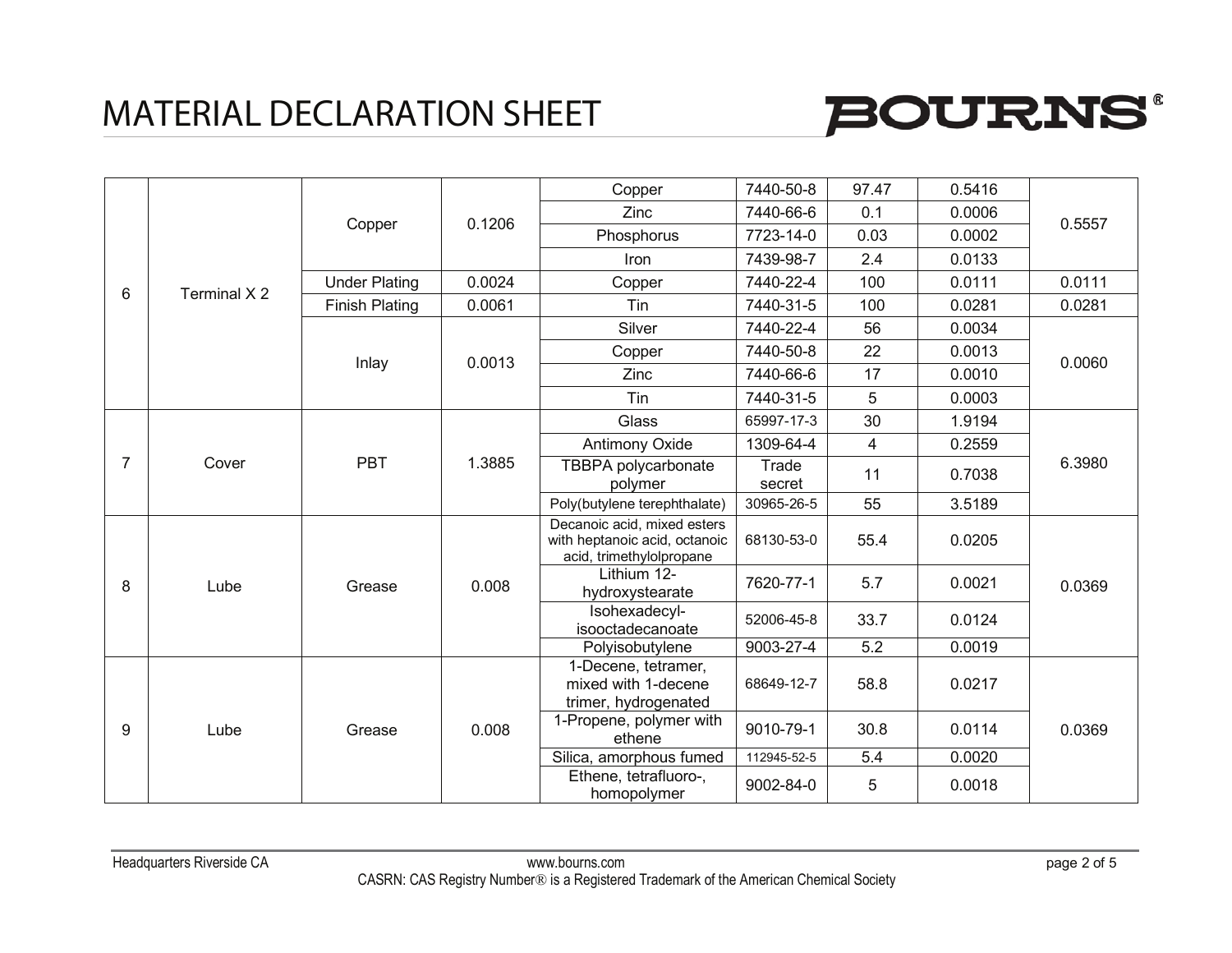

|    |                |                                           |        | Iron                           | 7439-98-7       | 0.075          | 0.0092  |         |
|----|----------------|-------------------------------------------|--------|--------------------------------|-----------------|----------------|---------|---------|
|    |                |                                           |        | Copper                         | 7440-50-8       | 0.1            | 0.0123  |         |
|    |                |                                           |        | Magnesium                      | 7439-98-5       | 0.03           | 0.0037  |         |
| 10 | <b>Bushing</b> | Zinc                                      | 2.67   | Tin                            | 7440-31-5       | 0.002          | 0.0002  | 12.3030 |
|    |                |                                           |        | Lead                           | 7439-92-1       | 0.004          | 0.0005  |         |
|    |                |                                           |        | Aluminum                       | 7429-90-5       | 4              | 0.4921  |         |
|    |                |                                           |        | Cadmium                        | 7440-43-9       | 0.003          | 0.0004  |         |
|    |                |                                           |        | Zinc                           | 7440-66-6       | 95.786         | 11.7846 |         |
|    |                |                                           |        | Glass                          | 65997-17-3      | 30             | 1.5365  |         |
|    |                |                                           |        | Antimony Oxide                 | 1309-64-4       | 4              | 0.2048  |         |
| 11 | Rotor          | <b>PBT</b>                                | 1.1115 | TBBPA polycarbonate<br>polymer | Trade<br>secret | 11             | 0.5634  | 5.1216  |
|    |                |                                           |        | Poly(butylene terephthalate)   | 30965-26-5      | 55             | 2.8169  |         |
|    | Shaft          | <b>Brass</b>                              |        | Copper                         | 7440-50-8       | 61.5           | 26.9413 | 43.8070 |
|    |                |                                           | 9.507  | Lead                           | 7439-92-1       | 3.1            | 1.3580  |         |
| 12 |                |                                           |        | Zinc                           | 7440-66-6       | 35.4           | 15.5077 |         |
|    |                | Plating                                   | 0.014  | Nickel                         | 7440-02-0       | 100            | 0.0645  | 0.0645  |
|    |                |                                           |        | Nylon                          | 32131-17-2      | 55             | 0.2788  |         |
|    |                |                                           |        | Glass                          | 65997-17-3      | 30             | 0.1521  |         |
| 13 |                | Slider<br>Nylon                           | 0.11   | Polytetrafluoroethylene        | 9002-84-0       | 13             | 0.0659  | 0.5069  |
|    |                |                                           |        | Carbon black                   | 1333-86-4       | $\overline{2}$ | 0.0101  |         |
|    |                | 0.0077<br><b>Contact Spring</b><br>Pamlet |        | Copper                         | 7440-50-8       | 16             | 0.0057  |         |
|    |                |                                           |        | Nickel                         | 7440-02-0       | 1              | 0.00035 | 0.0355  |
| 14 |                |                                           |        | Palladium                      | 7440-05-3       | $\mathbf{1}$   | 0.00035 |         |
|    |                |                                           |        | Platinum                       | 7440-06-4       | 44             | 0.0156  |         |
|    |                |                                           |        | Silver                         | 7440-22-4       | 38             | 0.0135  |         |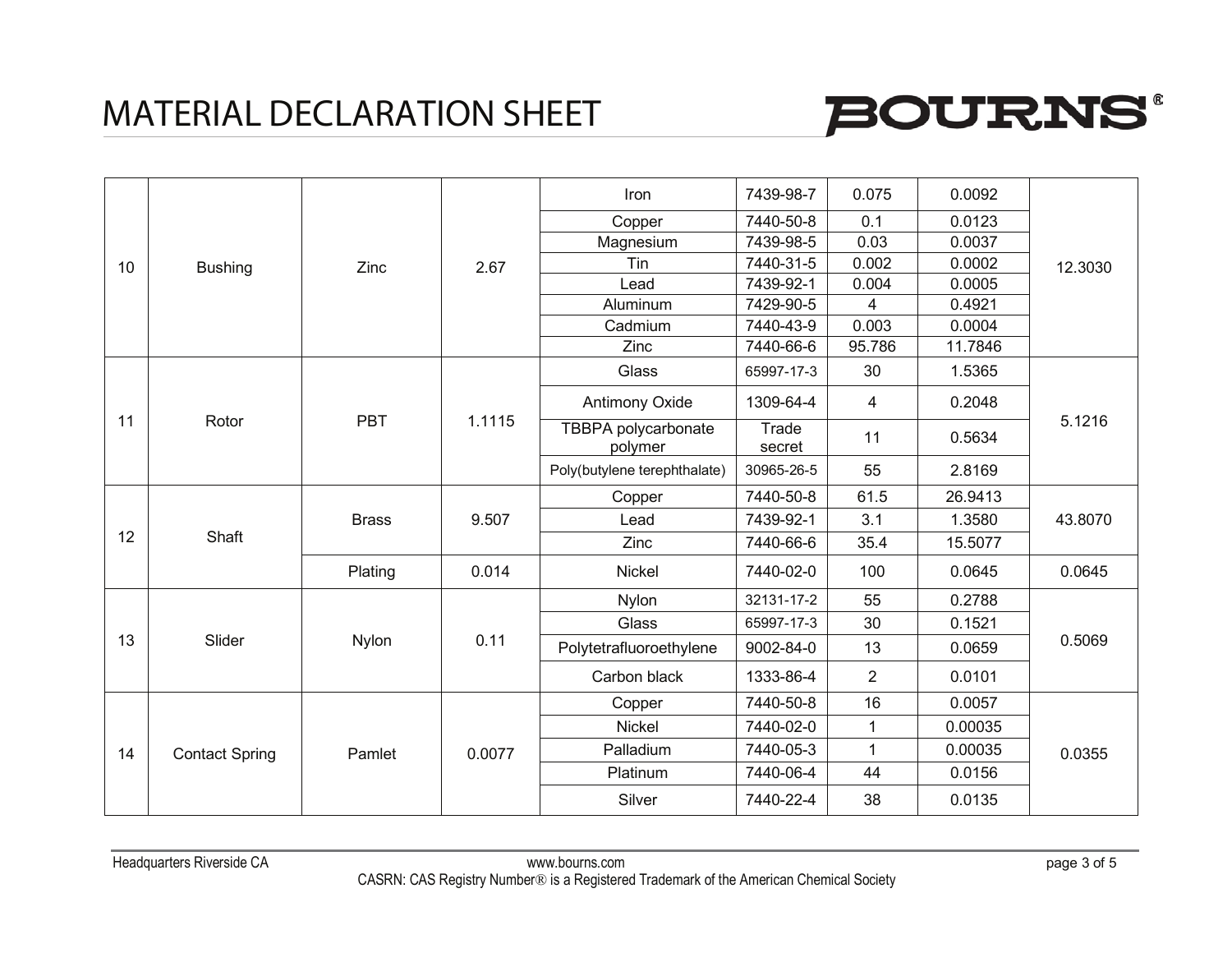

| 15 |                       | Beryllium Copper                                                                                                              |        | Copper                        | 7440-50-8                 | 98.1           | 0.1243  |        |        |
|----|-----------------------|-------------------------------------------------------------------------------------------------------------------------------|--------|-------------------------------|---------------------------|----------------|---------|--------|--------|
|    |                       |                                                                                                                               | 0.0275 | Silicon                       | 7440-21-3                 | 0.2            | 0.00025 | 0.1267 |        |
|    |                       |                                                                                                                               |        | Beryllium                     | 7440-41-7                 | 1.5            | 0.0019  |        |        |
|    | <b>Collector Bar</b>  |                                                                                                                               |        | Aluminum                      | 7429-90-5                 | 0.2            | 0.00025 |        |        |
|    |                       | <b>Under Plating</b>                                                                                                          | 0.004  | <b>Nickel</b>                 | 7440-02-0                 | 100            | 0.0184  | 0.0184 |        |
|    |                       | <b>Finish Plating</b>                                                                                                         | 0.004  | Gold                          | 7440-57-5                 | 100            | 0.0184  | 0.0184 |        |
|    |                       |                                                                                                                               |        | Copper                        | 7440-50-8                 | 94.8           | 8.5181  |        |        |
|    |                       | <b>Bronze</b>                                                                                                                 | 1.95   | Tin                           | 7440-31-5                 | 5              | 0.4493  | 8.9853 |        |
| 16 | <b>Wiper Terminal</b> |                                                                                                                               |        | Phosphorus                    | 7723-14-0                 | 0.2            | 0.0179  |        |        |
|    |                       | <b>Under Plating</b>                                                                                                          | 0.0007 | Nickel                        | 7440-02-0                 | 100            | 0.0032  | 0.0032 |        |
|    |                       | <b>Finish Plating</b>                                                                                                         | 0.0016 | Gold                          | 7440-57-5                 | 100            | 0.0074  | 0.0074 |        |
| 17 |                       | <b>PTFE</b><br>Washer 1                                                                                                       | 0.0025 | Polytetrafluoroethylene       | 9002-84-0                 | 15             | 0.0017  | 0.0115 |        |
|    |                       |                                                                                                                               |        | 1-Dichloro-1-Fluoroethane     | 1717-00-6                 | 85             | 0.0098  |        |        |
| 18 | Washer 2              | <b>PTFE</b>                                                                                                                   | 0.0082 | Polytetrafluoroethylene       | 9002-84-0                 | 15             | 0.0057  | 0.0378 |        |
|    |                       |                                                                                                                               |        |                               | 1-Dichloro-1-Fluoroethane | 1717-00-6      | 85      | 0.0321 |        |
|    |                       | 0.082<br><b>Retaining Ring</b><br><b>Stainless Steel</b>                                                                      |        | Chromium                      | 7440-47-3                 | 14.5           | 0.0548  |        |        |
|    |                       |                                                                                                                               |        | Nickel                        | 7440-02-0                 | 7.5            | 0.0283  |        |        |
| 19 |                       |                                                                                                                               |        |                               | Carbon                    | 7440-44-0      | 0.085   | 0.0003 | 0.3779 |
|    |                       |                                                                                                                               |        | Molybdenum                    | 7439-98-7                 | $\overline{2}$ | 0.0076  |        |        |
|    |                       |                                                                                                                               |        | Aluminum                      | 7429-90-5                 | 1              | 0.0038  |        |        |
|    |                       |                                                                                                                               |        |                               | Iron                      | 7439-89-6      | 74.91   | 0.2831 |        |
|    |                       |                                                                                                                               |        | Epoxy resin                   | 25068-38-6                | 64             | 0.3763  |        |        |
|    | Epoxy 1               | Antimony trioxide<br>1309-64-4<br>11<br>Aluminum oxide<br>1344-28-1<br>10<br>0.1276<br>Epoxy<br>1332-57-8<br>Kaolin clay<br>6 |        |                               |                           |                | 0.0647  |        |        |
|    |                       |                                                                                                                               |        |                               |                           |                | 0.0588  |        |        |
| 20 |                       |                                                                                                                               | 0.0353 | 0.5880                        |                           |                |         |        |        |
|    |                       |                                                                                                                               |        | Magnesium alumino<br>silicate | 1302-88-1                 | 9              | 0.0529  |        |        |